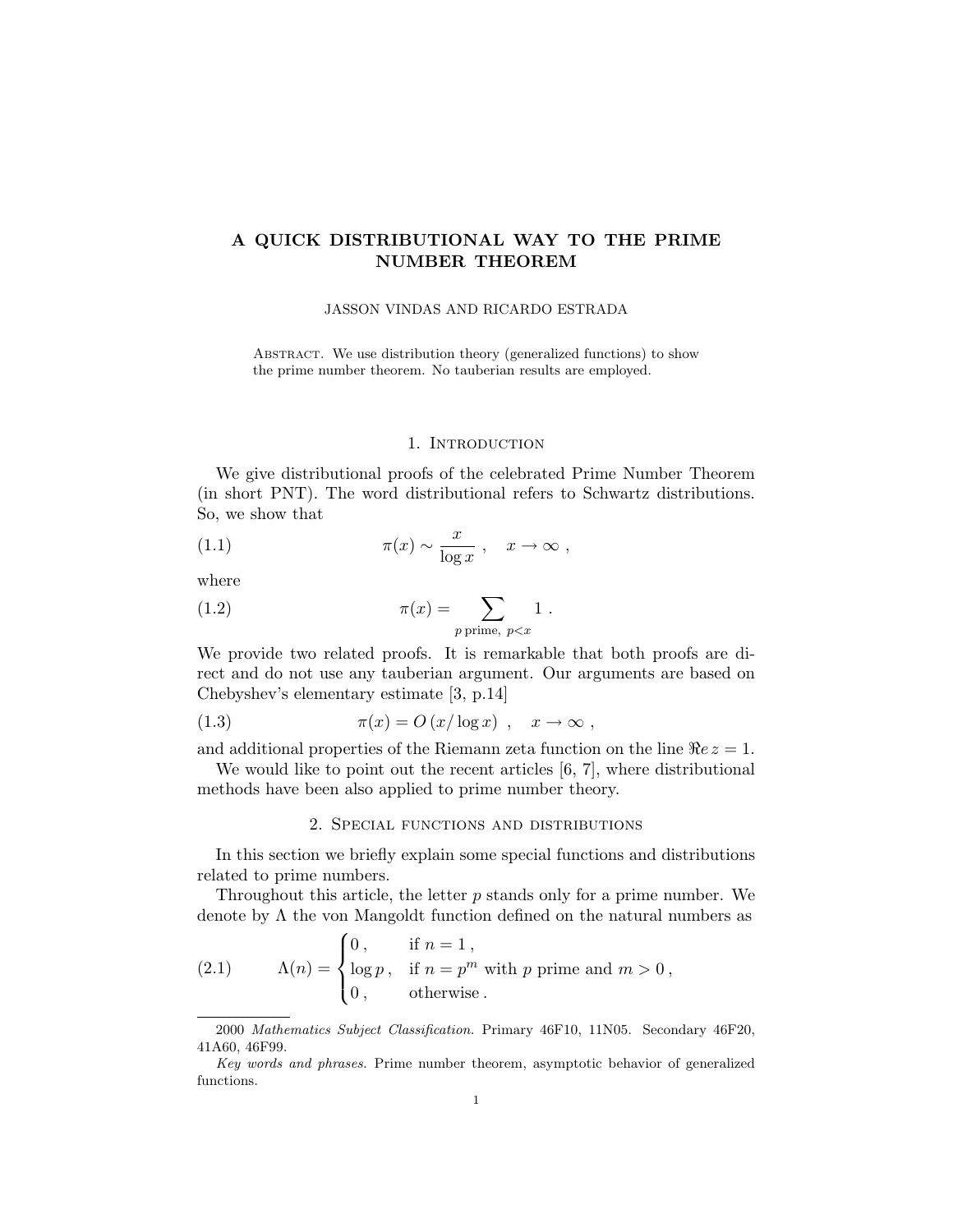As usually done, we denote by  $\psi$  the Chebyshev function

(2.2) 
$$
\psi(x) = \sum_{p^m < x} \log p = \sum_{n < x} \Lambda(n) \; .
$$

It follows easily from Chebyshev's classical estimate (1.3) that for some  $M > 0$ 

$$
(2.3) \t\t\t \psi(x) < Mx .
$$

It is very well known since the time of Chebyshev that the PNT is equivalent to the statement

$$
(2.4) \t\t \psi(x) \sim x .
$$

Our approach to the PNT will be to show (2.4).

We denote by  $\mathcal{D}(\mathbb{R})$  and  $\mathcal{S}(\mathbb{R})$  the Schwartz spaces of the test functions consisting of smooth compactly supported functions and smooth rapidly decreasing functions, respectively, with their usual topologies. Their dual spaces, the spaces of distributions and tempered distributions, are denoted by  $\mathcal{D}'(\mathbb{R})$  and  $\mathcal{S}'(\mathbb{R})$ , respectively. We refer to [10] for the very well known properties of these spaces.

Our proof of the PNT is based on finding the distributional asymptotic behavior of  $\psi'(x)$  (the derivative is understood in the distributional sense, of course); observe that

(2.5) 
$$
\psi'(x) = \sum_{n=1}^{\infty} \Lambda(n) \delta(x - n) ,
$$

where  $\delta$  is the well known Dirac delta distribution whose action on test functions is given by  $\langle \delta(x), \phi(x) \rangle = \phi(0)$ . For this goal, we shall study the asymptotic properties of the distribution

(2.6) 
$$
v(x) = \sum_{n=1}^{\infty} \frac{\Lambda(n)}{n} \delta(x - \log n) ;
$$

clearly  $v \in \mathcal{S}'(\mathbb{R})$ .

Consider the Riemann zeta function

(2.7) 
$$
\zeta(z) = \sum_{n=1}^{\infty} \frac{1}{n^z}, \ \Re z > 1.
$$

Let us first take the Fourier-Laplace transform  $[1, 12]$  of v, that is, for  $\Im m z > 0$ 

(2.8) 
$$
\langle v(t), e^{izt} \rangle = \sum_{n=1}^{\infty} \frac{\Lambda(n)}{n^{1-iz}} = -\frac{\zeta'(1-iz)}{\zeta(1-iz)},
$$

a formula that Riemann obtained by logarithmic differentiation of the Euler product for the zeta function  $\zeta(z) = \prod_p 1/(1 - p^{-z})$ .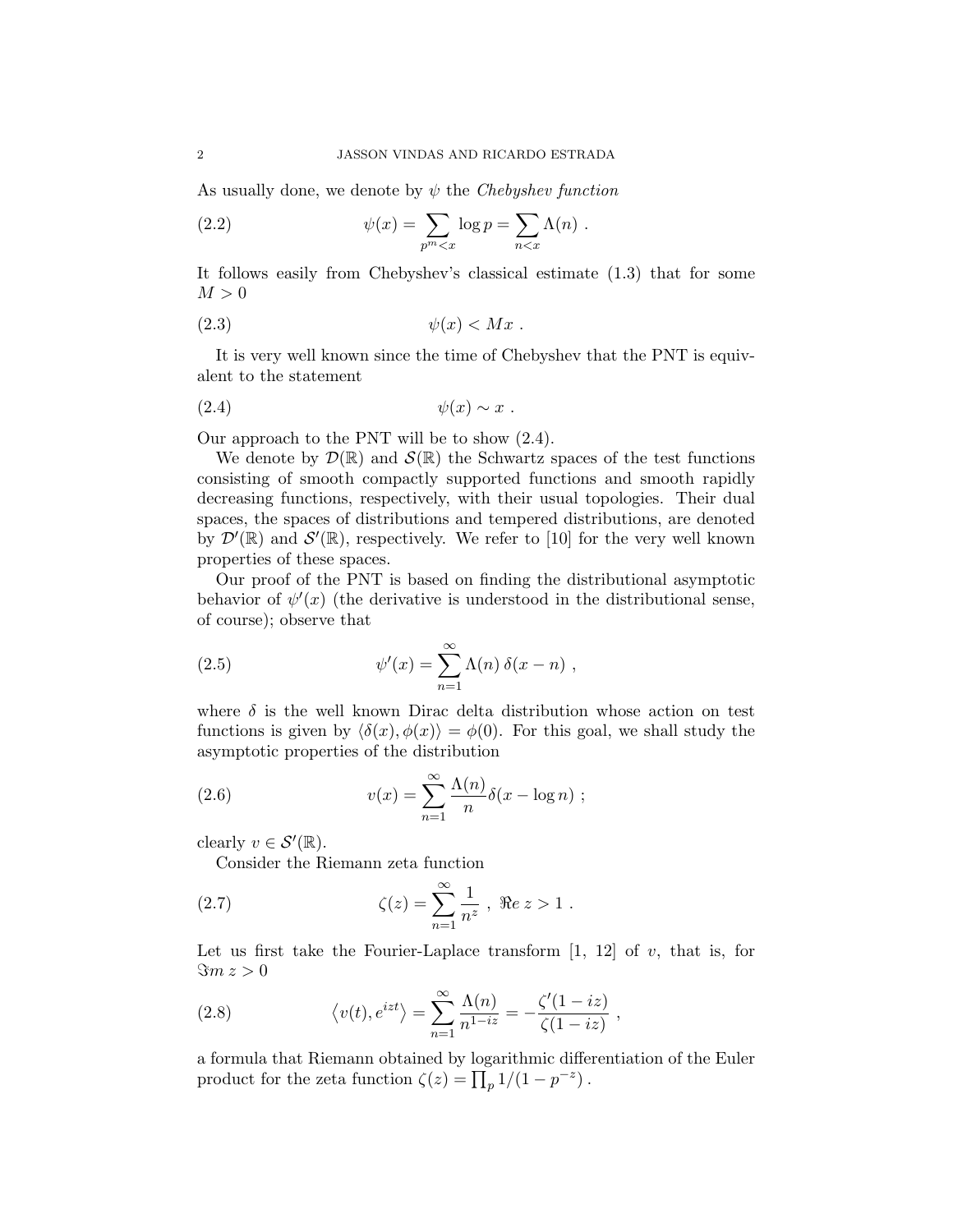Taking the boundary values on the real axis, in the distributional sense, we obtain the Fourier transform of  $v$ ,

(2.9) 
$$
\hat{v}(x) = -\frac{\zeta'(1 - ix)}{\zeta(1 - ix)}.
$$

Notice that we are not saying that the right hand side on the last relation is a function but rather that it is a tempered distribution. We shall always interpret (2.9) as equality in the space  $\mathcal{S}'(\mathbb{R})$ , meaning that for each  $\phi \in \mathcal{S}(\mathbb{R})$ 

(2.10) 
$$
\langle \hat{v}(x), \phi(x) \rangle = - \lim_{y \to 0^+} \int_{-\infty}^{\infty} \phi(x) \frac{\zeta'(1 - ix + y)}{\zeta(1 - ix + y)} dx.
$$

It is implicit in (2.9) that the Fourier transform we are using is

$$
\hat{\phi}(x) = \int_{-\infty}^{\infty} e^{ixt} \phi(t) dt , \text{ for } \phi \in \mathcal{S}(\mathbb{R}) ,
$$

and it is defined by duality on  $\mathcal{S}'(\mathbb{R})$ . We emphasize that (2.10) follows automatically from the fact that  $v$  is a tempered distribution, but, alternatively, it may be directly deduced from Chebyshev's estimate (2.3) through integration by parts (when applying  $-\zeta'(1 - ix + y)/\zeta(1 - ix + y)$  to a test function).

We discuss some properties of the distribution  $\hat{v}$ . From the well known properties of  $\zeta$ , we conclude that on  $\mathbb{R}\setminus\{0\}$   $\hat{v}$  is a locally integrable function. Indeed,

(2.11) 
$$
\zeta(z) - \frac{1}{z-1}
$$

admits an analytic continuation to a neighborhood of  $\Re e z = 1$ , as one easily proves by applying the Euler-Maclaurin formula; in addition,  $\zeta(1 + ix)$ ,  $x \neq 0$ , is free of zeros [3, 4, 5]. It follows then that

(2.12) 
$$
\hat{v}(x) - \frac{i}{(x+i0)} \in L^{1}_{loc}(\mathbb{R}),
$$

where here we use the notation  $1/(x + i0)$  for the distributional boundary value of the analytic function  $z^{-1}$ ,  $\Im m z > 0$ .

The property (2.12) together with Chebyshev's estimate (2.3) will be the key ingredients for the proof of the PNT given in Section 5.

The proof to be given in Section 4 makes use of additional information of the Riemann zeta function on the line  $Re z = 1$ ; we shall take for granted that  $\hat{v}$  has at most polynomial growth as  $|x| \to \infty$ . In fact, more than this is true:  $\hat{v}(x) = O(\log^{\beta} |x|)$  as  $|x| \to \infty$ , for some  $\beta > 0$ . The reader can find the proof of this fact in [3, Chap.2] (see also [8]). Summarizing, we have that

(2.13) 
$$
\hat{v}(x) - \frac{i}{(x+i0)} \in L^1_{loc}(\mathbb{R})
$$
 and has tempered growth.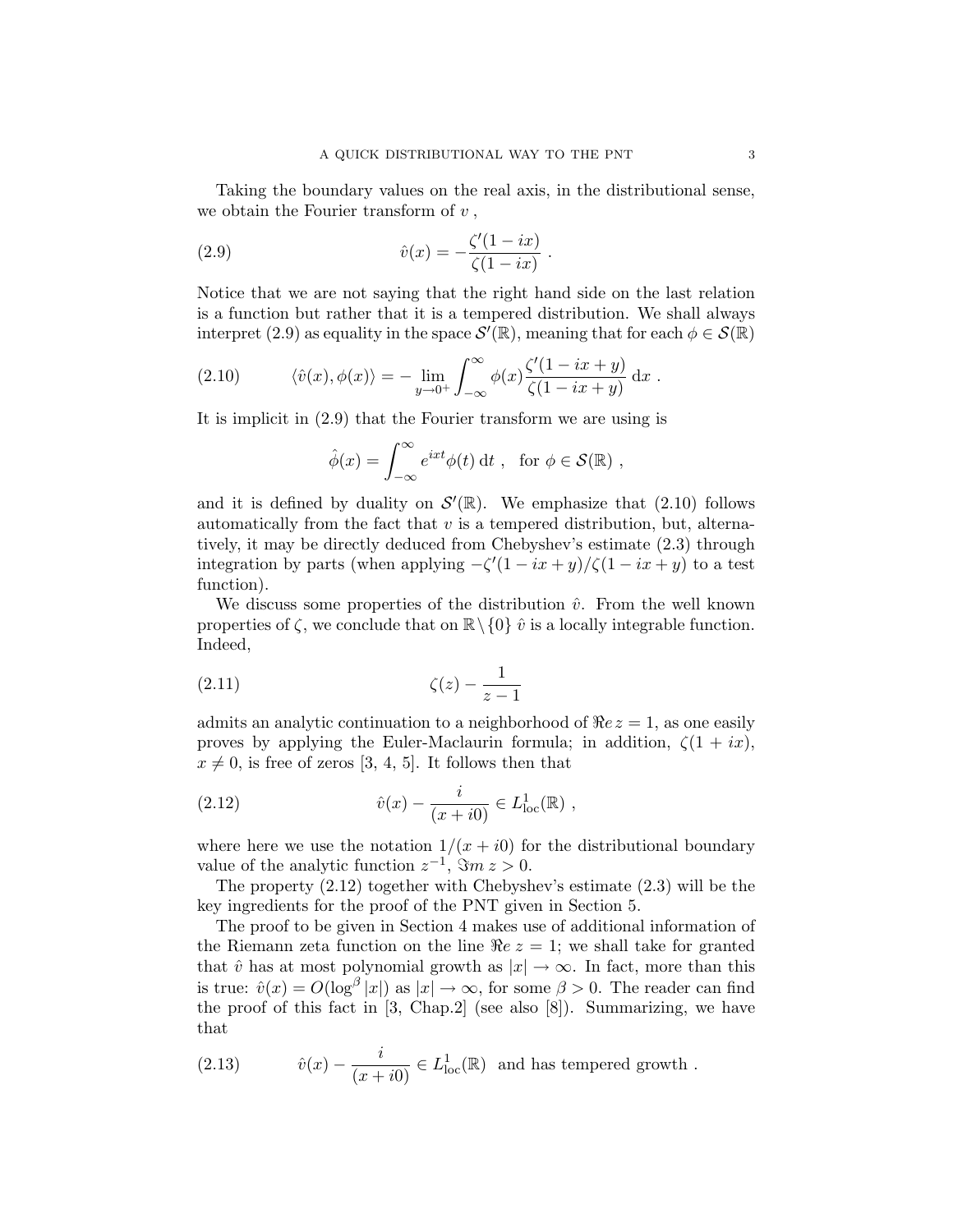#### 3. Notation from generalized asymptotics

The purpose of this section is to clarify the notation to be used in the following two sections. It comes from the theory of asymptotic behaviors of generalized functions [2, 9, 12]. Besides the notation, we do not make use of any deep result from this theory.

Let  $f \in \mathcal{D}'(\mathbb{R})$ , a relation of the form

(3.1) 
$$
\lim_{h \to \infty} f(x+h) = \beta , \text{ in } \mathcal{D}'(\mathbb{R}) ,
$$

means that the limit is taken in the weak topology of  $\mathcal{D}'(\mathbb{R})$ , that is, for each test function from  $\mathcal{D}(\mathbb{R})$  the following limit holds,

(3.2) 
$$
\lim_{h \to \infty} \langle f(x+h), \phi(x) \rangle = \beta \int_{-\infty}^{\infty} \phi(x) dx.
$$

The meaning of the expression  $\lim_{h\to\infty} f(x+h) = \beta$  in  $\mathcal{S}'(\mathbb{R})$  is clear. Relation (3.1) is an example of the so-called S-asymptotics of generalized functions (also called asymptotics by translation), we refer the reader to [9] and [12] for further properties of this concept.

On the other hand, we may attempt to study the asymptotic behavior of a distribution by looking at the behavior at large scale of the dilates  $f(\lambda x)$  as  $\lambda \to \infty$ . In this case, we encounter the concept of quasiasymptotic behavior of distributions [2, 9, 11, 12]. We will study in connection to the PNT a particular case of this type of behavior, namely, a limit of the form

(3.3) 
$$
\lim_{\lambda \to \infty} f(\lambda x) = \beta , \quad \text{in } \mathcal{D}'(\mathbb{R}) ,
$$

Needless to say that (3.3) should be always interpreted in the weak topology of  $\mathcal{D}'(\mathbb{R})$ . We may also talk about (3.3) in other spaces of distributions with a clear meaning.

# 4. Proof of the PNT based on (2.3) and (2.13)

We begin with the distribution  $v$  given by  $(2.6)$ . Our first step is to show that

(4.1) 
$$
\lim_{h \to \infty} v(x+h) = 1, \text{ in } \mathcal{S}'(\mathbb{R}).
$$

We denote the Heaviside function by  $H(x)$ , i.e., the characteristic function of  $(0, \infty)$ . Let  $\phi \in \mathcal{S}(\mathbb{R})$ . Consider  $\phi_1 \in \mathcal{S}(\mathbb{R})$  such that  $\phi = \hat{\phi}_1$ ; then as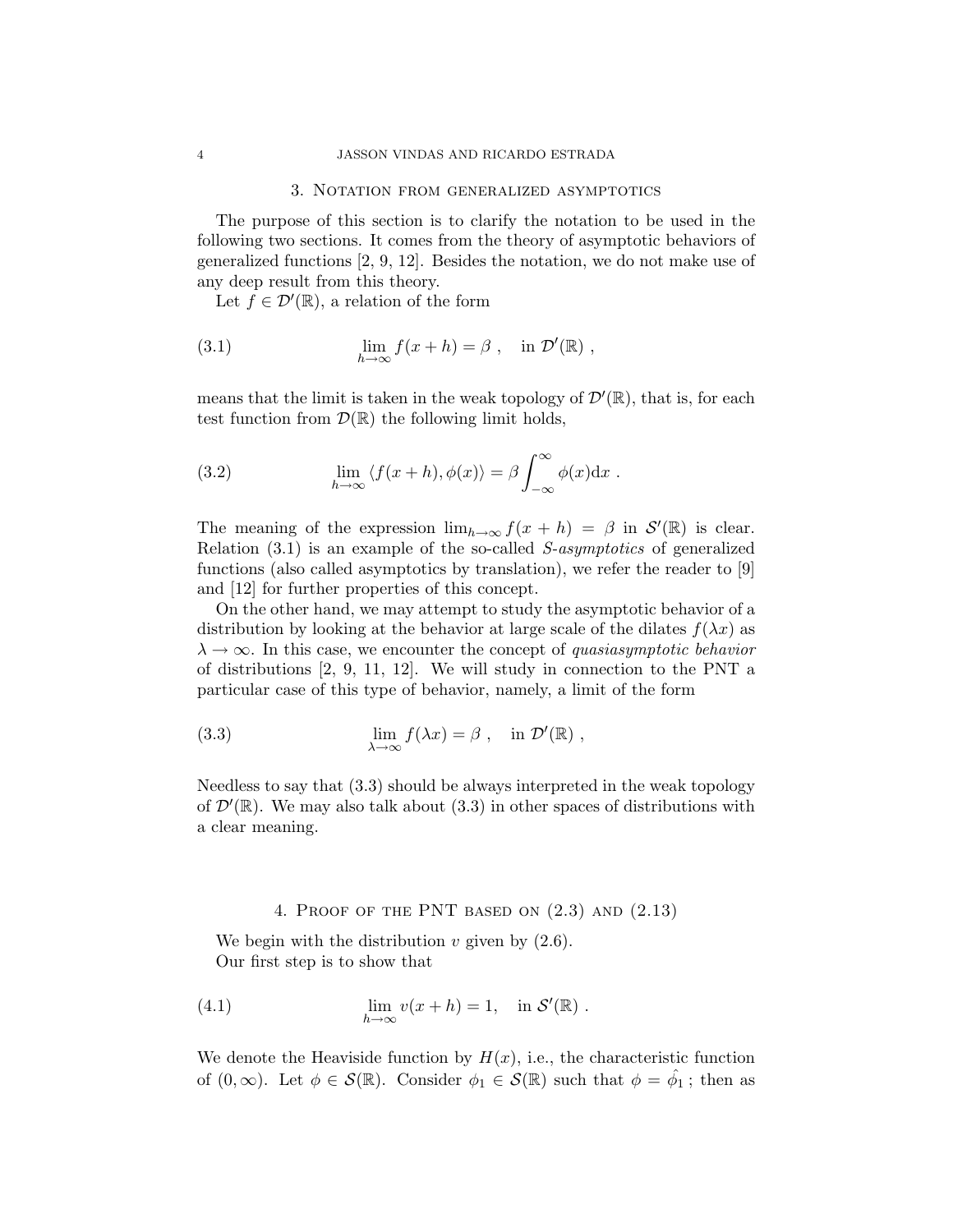$$
h \to \infty
$$
  

$$
\langle v(x+h), \phi(x) \rangle = \int_{-h}^{\infty} \phi(x) dx + \langle v(x+h) - H(x+h), \phi(x) \rangle
$$
  

$$
= \int_{-h}^{\infty} \phi(x) dx + \langle \hat{v}(x) - \frac{i}{(x+i0)}, e^{-ihx} \phi_1(x) \rangle
$$
  

$$
= \int_{-h}^{\infty} \phi(x) dx + \int_{-\infty}^{\infty} e^{-ihx} \phi_1(x) \left( \hat{v}(x) - \frac{i}{(x+i0)} \right) dx
$$
  

$$
= \int_{-\infty}^{\infty} \phi(x) dx + o(1), \quad h \to \infty,
$$

where the last step follows in view of (2.13) and the Riemann-Lebesgue lemma. This shows (4.1).

In a second essential step we pass from distributions on  $(-\infty, \infty)$  to distributions on  $(0, \infty)$ . Specifically, we will show that

(4.2) 
$$
\lim_{\lambda \to \infty} \psi'(\lambda x) = \lim_{\lambda \to \infty} \sum_{n=1}^{\infty} \Lambda(n) \delta(\lambda x - n) = 1, \text{ in } \mathcal{D}'(0, \infty).
$$

By (4.1) we have  $e^{t+h}v(t+h) \sim e^{t+h}$ , as  $h \to \infty$ , in the weak topology of  $\mathcal{D}'(\mathbb{R})$ . This readily implies that

(4.3) 
$$
\sum_{n=1}^{\infty} \Lambda(n)\phi(\log n - h) \sim e^{h} \int_{0}^{\infty} \phi(\log x) dx, \quad h \to \infty,
$$

for each test function  $\phi \in \mathcal{D}(\mathbb{R})$ . Now any test function  $\phi_1 \in \mathcal{D}(0,\infty)$  can be written as  $\phi_1(x) = \phi(\log x)$  with  $\phi \in \mathcal{D}(\mathbb{R})$ . Setting  $\lambda = e^h$  in (4.3) we obtain (4.2).

Here comes the final step in our argument, we evaluate (4.2) at suitable test functions to deduce that  $\psi(x) \sim x$ . Let  $\varepsilon > 0$  be an arbitrary number; find  $\phi_1$  and  $\phi_2 \in \mathcal{D}(0,\infty)$  with the following properties:  $0 \leq \phi_i \leq 1$ ,  $\text{supp }\phi_1 \subseteq (0,1], \phi_1(x) = 1 \text{ on } [\varepsilon, 1-\varepsilon], \text{ supp }\phi_2 \subseteq (0,1+\varepsilon], \text{ and finally,}$  $\phi_2(x) = 1$  on [ε, 1]. Applying the distributional relation (4.2) to  $\phi_2$  and using  $(2.3)$ , we obtain that

$$
\limsup_{\lambda \to \infty} \frac{1}{\lambda} \sum_{n < \lambda} \Lambda(n) \le \limsup_{\lambda \to \infty} \left( \frac{1}{\lambda} \sum_{n < \varepsilon \lambda} \Lambda(n) + \frac{1}{\lambda} \sum_{n=1}^{\infty} \Lambda(n) \phi_2 \left( \frac{n}{\lambda} \right) \right)
$$
  

$$
\le M\varepsilon + \lim_{\lambda \to \infty} \frac{1}{\lambda} \sum_{n=1}^{\infty} \Lambda(n) \phi_2 \left( \frac{n}{\lambda} \right)
$$
  

$$
= M\varepsilon + \int_0^{\infty} \phi_2(x) dx \le 1 + \varepsilon(M + 1).
$$

Using now  $\phi_1,$  we easily obtain that

$$
1 - 2\varepsilon \le \liminf_{\lambda \to \infty} \frac{1}{\lambda} \sum_{n < \lambda} \Lambda(n) .
$$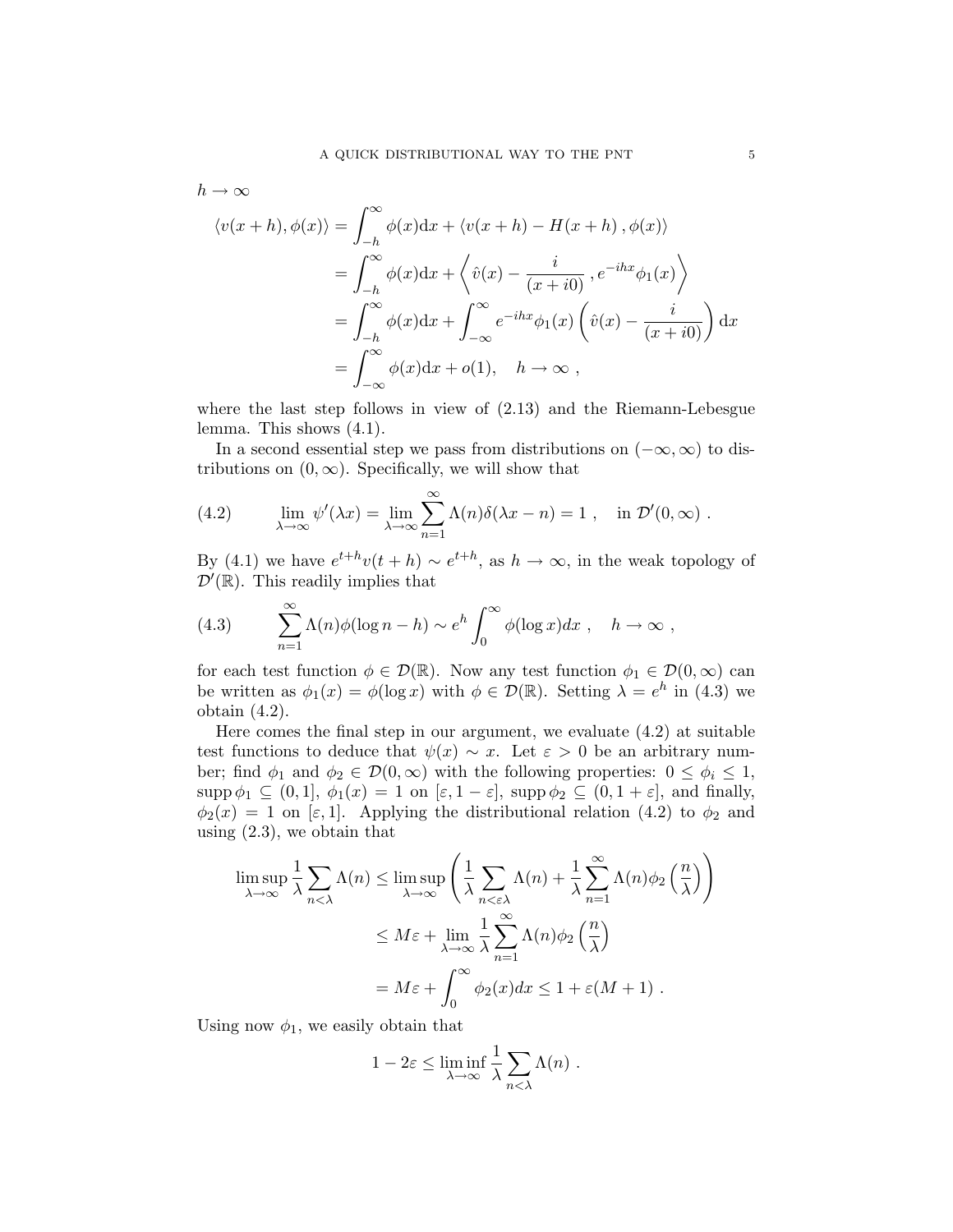Since  $\varepsilon$  was arbitrary, we conclude that  $\psi(\lambda) \sim \lambda$  and the PNT follows immediately.

## 5. PROOF OF THE PNT BASED ON  $(2.3)$  AND  $(2.12)$

In this section we present a variant of the proof discussed in Section 4. In fact, we show how to avoid the use of the growth properties of  $\zeta(z)$ on  $\Re e \, z = 1$ . We begin by observing that it is enough to establish (4.1). Indeed, once (4.1) is obtained, one can proceed identically as in the Section 4 and derive the PNT merely from Chebyshev's estimate. Therefore, we shall derive  $(4.1)$  from  $(2.3)$  and  $(2.12)$ . In view of  $(2.12)$  and the argument from the previous section involving the Riemann-Lebesgue lemma, we can still deduce that for each test function  $\phi$  with supp  $\phi$  compact

(5.1) 
$$
\lim_{h \to \infty} \langle v(x+h), \phi(x) \rangle = \int_{-\infty}^{\infty} \phi(x) dx.
$$

The set of test functions having this property is dense in  $\mathcal{S}(\mathbb{R})$ . Then, if one were able to show that  $v(x+h) = O(1)$  in  $\mathcal{S}'(\mathbb{R})$ , that is, that the set of translates of  $v$  is a weakly bounded set, then  $(4.1)$  would follow from the Banach-Steinhaus theorem and the convergence over a dense subset of  $\mathcal{S}(\mathbb{R})$ . We now show this last property. Let  $g(x) = e^{-x}\psi(e^x)$ . Because of (2.3), we have that  $g(x+h) = O(1)$  in the weak topology of  $\mathcal{S}'(\mathbb{R})$ . Consequently, we also have that  $g'(x+h) = O(1)$  in  $\mathcal{S}'(\mathbb{R})$ . Hence,  $v(x+h) =$  $g'(x+h)+g(x+h) = O(1)$  in  $\mathcal{S}'(\mathbb{R})$ , as required. The boundedness of  $v(x+h)$ together with (5.1) imply the PNT.

#### **REFERENCES**

- [1] H. Bremermann, Distributions, Complex Variables and Fourier Transforms, Addison-Wesley, Reading, Massachusetts, 1965.
- [2] R. Estrada, R. P. Kanwal, A distributional approach to asymptotics. Theory and applications, Second edition, Birkhäuser, Boston, 2002.
- [3] A. E. Ingham, The distribution of prime numbers, Cambridge University Press, Cambridge, 1990.
- [4] A. Ivić, *The Riemann zeta-function. Theory and applications*, Dover Publications, New York, 2003.
- [5] J. Korevaar, Tauberian theory. A century of developments, Springer-Verlag, Berlin, 2004.
- [6] J. Korevaar, Distributional Wiener-Ikehara theorem and twin primes, Indag. Math.  $(N.S.)$  16  $(2005), 37-49.$
- [7] J. Korevaar, *Prime pairs and the zeta function*, J. Approx. Theory **158** (2009), 69–96.
- [8] E. Landau, Handbuch der Lehre von der Verteilung der Primzahlen, Vol.1, Second edition, Chelsea Publishing Co., New York, 1953.
- [9] S. Pilipović, B. Stanković, A. Takači, Asymptotic behaviour and Stieltjes transformation of distributions, Teubner-Texte zur Mathematik, Leipzig, 1990.
- [10] L. Schwartz, *Théorie des Distributions*, Hermann, Paris, 1966.
- [11] J. Vindas, Structural Theorems for Quasiasymptotics of Distributions at Infinity, Pub. Inst. Math. (Beograd) 84(98) (2008), 159–174.